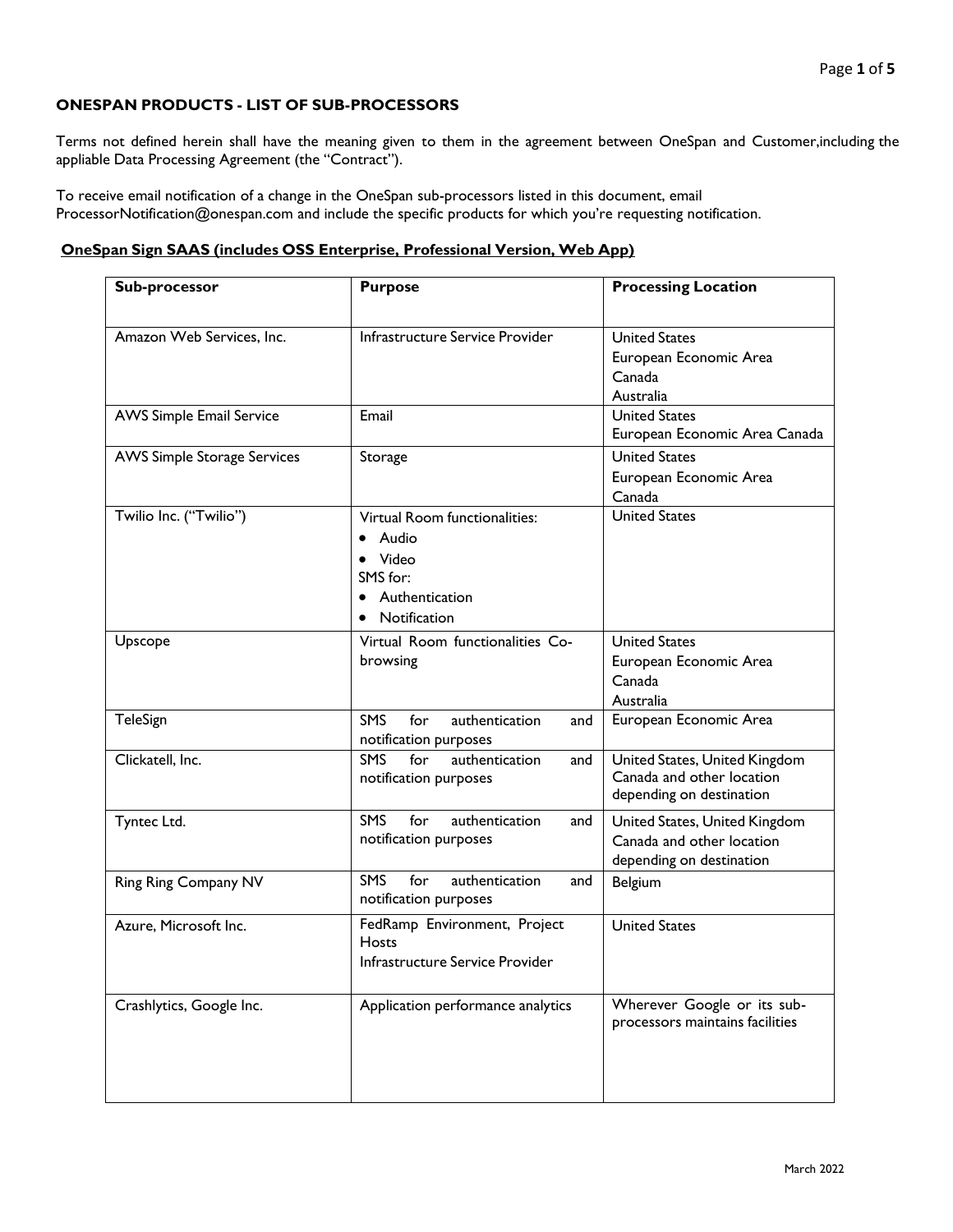| Validated ID, SL   | <b>Identity Document Verification</b>                                                                       | Spain                                                                                                     |
|--------------------|-------------------------------------------------------------------------------------------------------------|-----------------------------------------------------------------------------------------------------------|
| Docaposte Arkhineo | <b>Electronic archiving</b>                                                                                 | Europe                                                                                                    |
| Cloudflare         | Website and application security.<br>Denial-of-service protection.<br>Processing of traffic (inspection and | Europe<br>US                                                                                              |
|                    | blockage in case of malicious activity)<br>between customer and OneSpan<br>services.                        | Depending on the geographical<br>areas of customer:<br>https://www.cloudflare.com/gdpr/s<br>ubprocessors/ |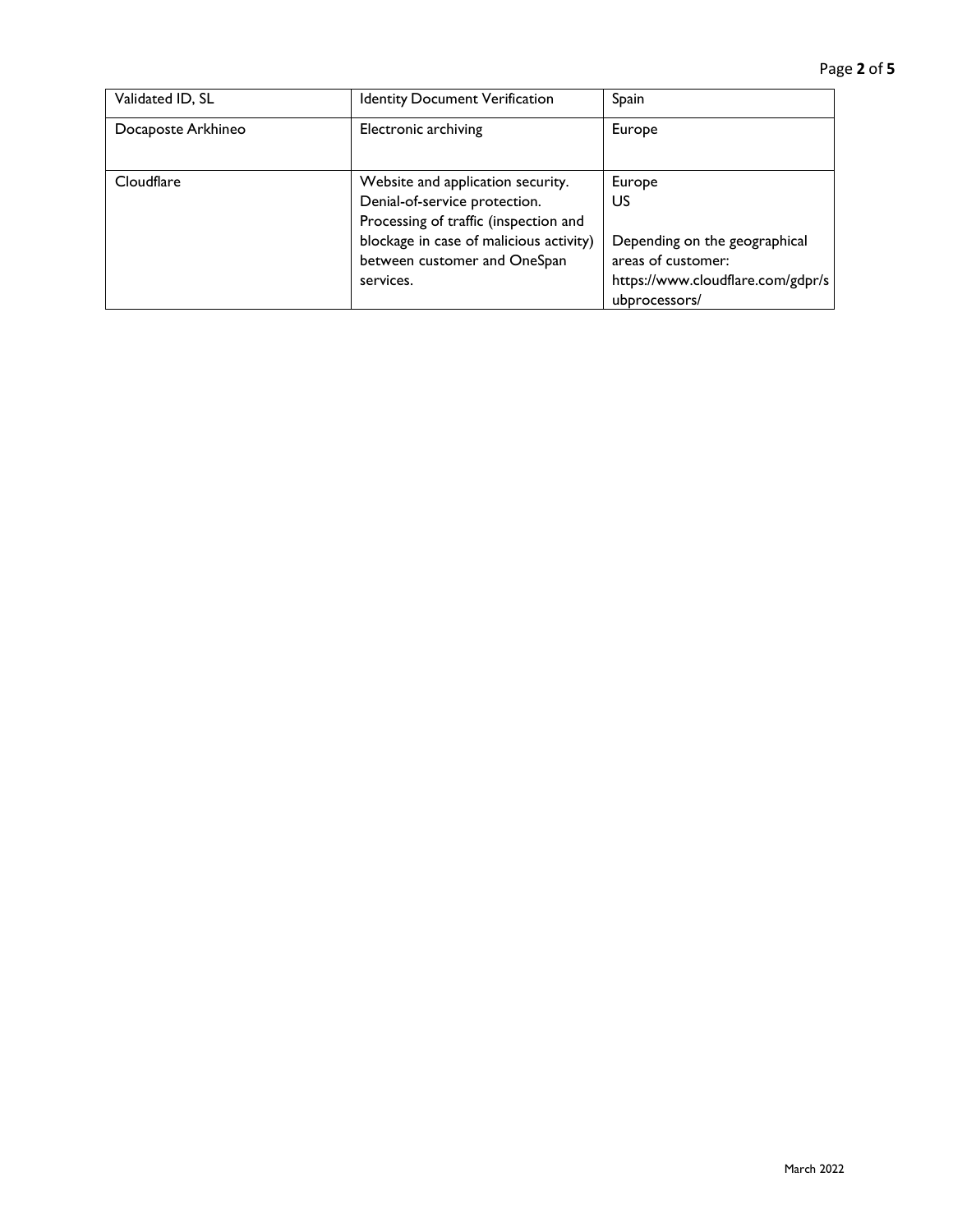## **OneSpan Sign Mobile Application**

| Sub-processor                                         | <b>Purpose</b>                                                                                | <b>Processing Location</b>                                     |
|-------------------------------------------------------|-----------------------------------------------------------------------------------------------|----------------------------------------------------------------|
| Amazon Web Services, Inc.                             | Infrastructure Service Provider                                                               | United<br>States.<br>Europe,<br>Australia, Canada              |
| Twilio Inc. ("Twilio")                                | Virtual Room functionalities:<br>Audio<br>Video<br>SMS for:<br>Authentication<br>Notification | <b>United States</b>                                           |
| Upscope                                               | Virtual Room functionalities Co-<br>browsing                                                  | <b>United States</b>                                           |
| TeleSign                                              | <b>SMS</b><br>authentication<br>for<br>and<br>notification purposes                           | Europe                                                         |
| Twilio Inc.<br>See additional contract terms<br>below | Mobile number for sending SMS<br>(OTP and Document Verification)                              | United States, Canada                                          |
| IBM Canada, Inc.                                      | Infrastructure Service Provider                                                               | Canada                                                         |
| Crashlytics, Google Inc.                              | Mobile application analytics                                                                  | Wherever Google or its sub-<br>processors maintains facilities |
| Firebase, Google Inc.                                 | Allows application data to be<br>synchronized<br>clients<br>across<br>devices.                | Wherever Google or its sub-<br>processors maintains facilities |
| Adwords, Google Inc.                                  | Track add conversion                                                                          | Wherever Google or its sub-<br>processors maintains facilities |
| Flurry, Verizon Media Inc.                            | Application analytics                                                                         | Wherever Verizon maintainsits<br>facilities                    |

## **Sub-Processor Flow Down Terms**

### **Twilio**

- a. Twilio is a partner Supplier uses for Identity Verification component in all SaaS products (optional Component, not required)
- b. Flow Down Terms:
	- i. Customer Agrees that:
		- a) Customer will comply with Twilio's Acceptable Use Policy located at: [https://www.twilio.com/legal/aup;](https://www.twilio.com/legal/aup)
		- b) Customer is responsible for ensuring that the phone numbers used for the Twilio services are up to date. Failure to do so will result in failed SMS text messages, for which Customer must pay SMS authentication charges;
		- c) Customer agrees to provide Supplier and Twilio reasonable cooperation regarding information requests from law enforcement, regulators, or telecommunications providers;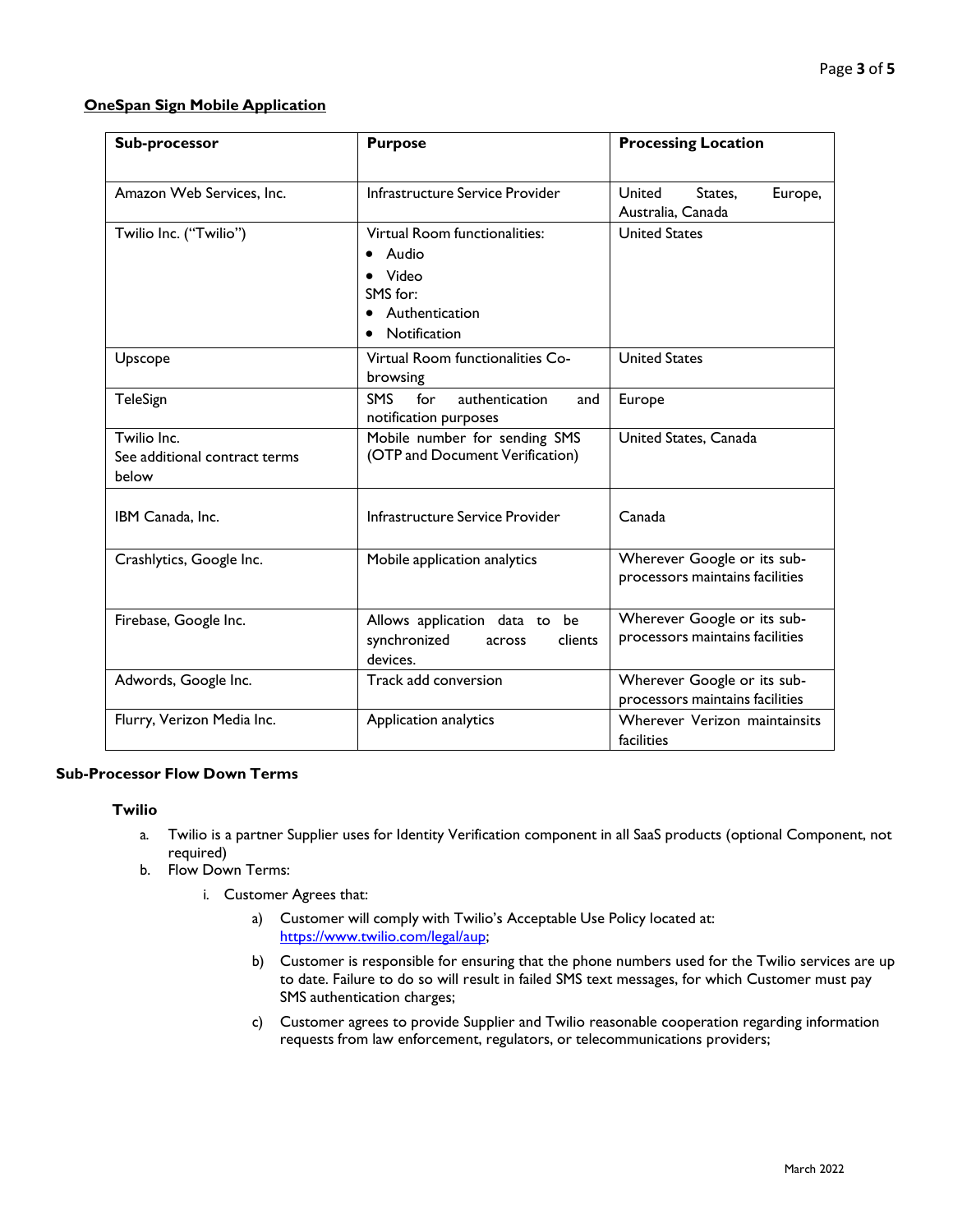- d) Customer instructs Supplier and Twilio to use and disclose Twilio Data to: (a) provide the Services consistent with Twilio's then-current Privacy Policy available at [https://www.twilio.com/legal/privacy, in](https://www.twilio.com/legal/privacy)cluding detecting, preventing, and investigating security incidents, fraud, spam, or unlawful use of the Services and (b) respond to any technical problems or Customer queries and ensure the proper working of the Twilio services;
- e) Subject to the DPA between Customer and Supplier, Customer agrees that Supplier may grant Twilio a right to retain, use, and disclose Twilio Usage Data: (a) for the duration of Twilio's accounting, tax, billing, audit, and compliance purposes; (b) to investigate fraud, spam, or unlawful use of the Services; and/or (c) as required by applicable Law in accordance with the durations fixed by Law, provided that the retention, use, and disclosure of such Customer Usage Data for the foregoing purposes is subject to the confidentiality obligations as set forth in Customer's agreement with Supplier. Supplier contractually requires that Twilio anonymize or otherwise delete Twilio Usage Data when Twilio no longer requires it for the foregoing purposes;
- f) Twilio may retain Twilio Content or any portion thereof if required by applicable law; and
- g) If Customer records or monitors telephone calls, SMS messages, or other communications using the Twilio services, then Customer will comply with all applicable laws prior to doing so at all times. Customer must obtain prior consent to record or monitor communications using the Twilio services. Customer agrees to indemnity Supplier in accordance to the indemnification requirements located in the Master Terms for claims arising out of or related to Customer's acts or omissions in connection with recording or monitoring telephone calls, SMS messages, or other communications, whether such claims arise under contract, tort, statute of other legal theory.
- h) Definitions:
	- a. "Twilio Content" means(a) content exchanged by means of use of the Twilio Services, such as text, message bodies, voice and video media, images, and sound; and (b) data stored on Customer's behalf via the Twilio services such as communication logs.
	- b. "Twilio Data" means the Users' phone numbers, one-time pass codes, and any other information contained in the authentication SMS text provided as part of the SMS Authentication Component that is processed through the Twilio authentication service.
	- c. "Twilio Usage Data" means data processed by Twilio for the purposes of transmitting, distributing or exchanging Twilio Content; including data used to trace and identify the source and destination of a communication, such as individual data subjects' telephone numbers, data on the location of the device generated in the context of providing the Twilio Services, and the date, time, duration and the type of communication.

### **Sub-Processor Flow Down Terms**

#### **TeleSign**

- a. TeleSign is a partner Supplier uses for SMS authentication as a component of SaaS and certain software products.
- b. "Licensed Data" means the results returned to Client by or on behalf of TeleSign in response to Client submitting Client Data as part of the Services.
- c. Flow Down Terms:
	- ii. Customer agrees that:
		- a) Customer will comply with, and will ensure that its users ("Customer Uses") will comply with: obligations regarding use of the Telesign services as set out in TeleSign's Acceptable Use Policy for review at [https://www.telesign.com/acceptable-use-policy, a](https://www.telesign.com/acceptable-use-policy)nd with all applicable laws and data privacy laws.
		- b) Users' use of the Service may be conditional to Users' consent to terms of use set out by third party telecommunications operators, international aggregator, and/or carriers ("Carrier"), or to the Carriers' consent to Users' use of said third party operators' service. Customer acknowledges that each Carrier may have different regulations, whereupon the Carriers' service terms may be paramount.